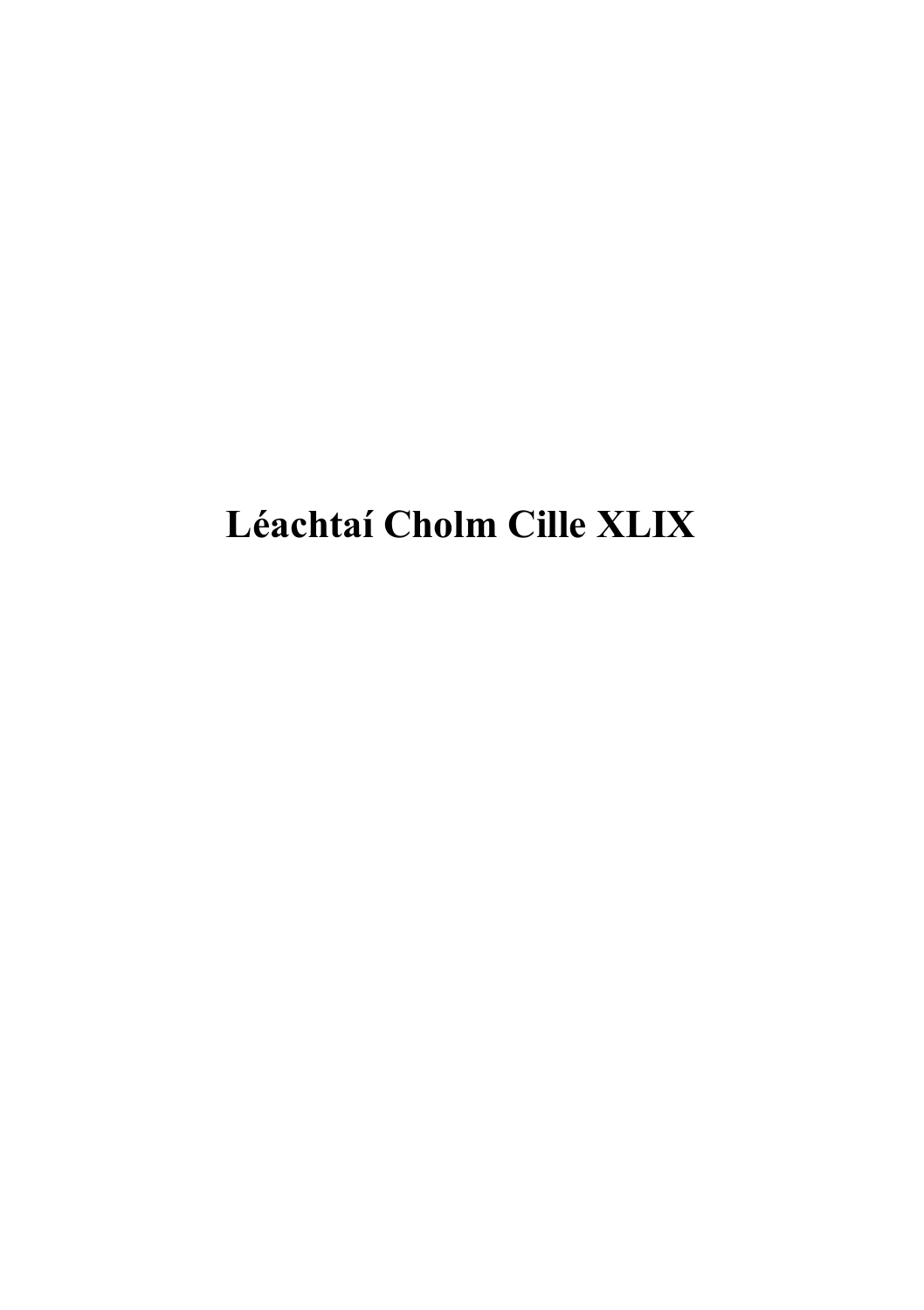#### **An Chéad Chló 2019**

**©** Na hÚdair 2019

#### **ISBN: 1-903896-??-?**

Foilsíodh le cabhair airgid ó Fhoras na Gaeilge



Tá ár mbuíochas tuillte ag Caroline Long a rinne an clóchur agus ag Foras na Gaeilge as a gcuid tacaíochta.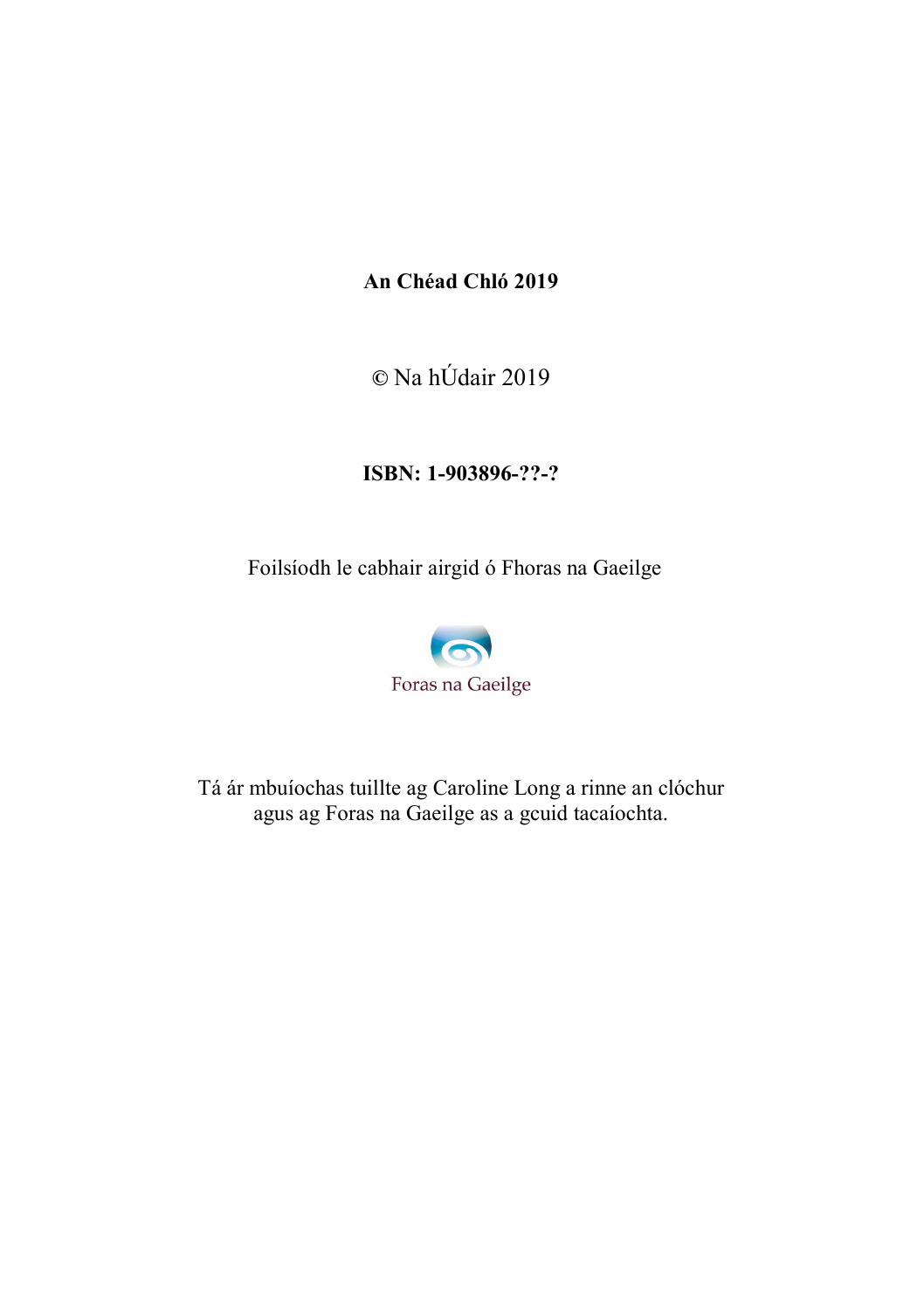# **ÓN NGRUAGACH GRÉAGACH GO MYLES NA GCOPALEEN** SAOL AGUS SAOTHAR MHUINTIR NUALLÁIN

### **Léachtaí Cholm Cille XLIX**

*in eagar ag* 

## FIONNTÁN DE BRÚN ANTAIN MAG SHAMHRÁIN



An Sagart Maigh Nuad 2019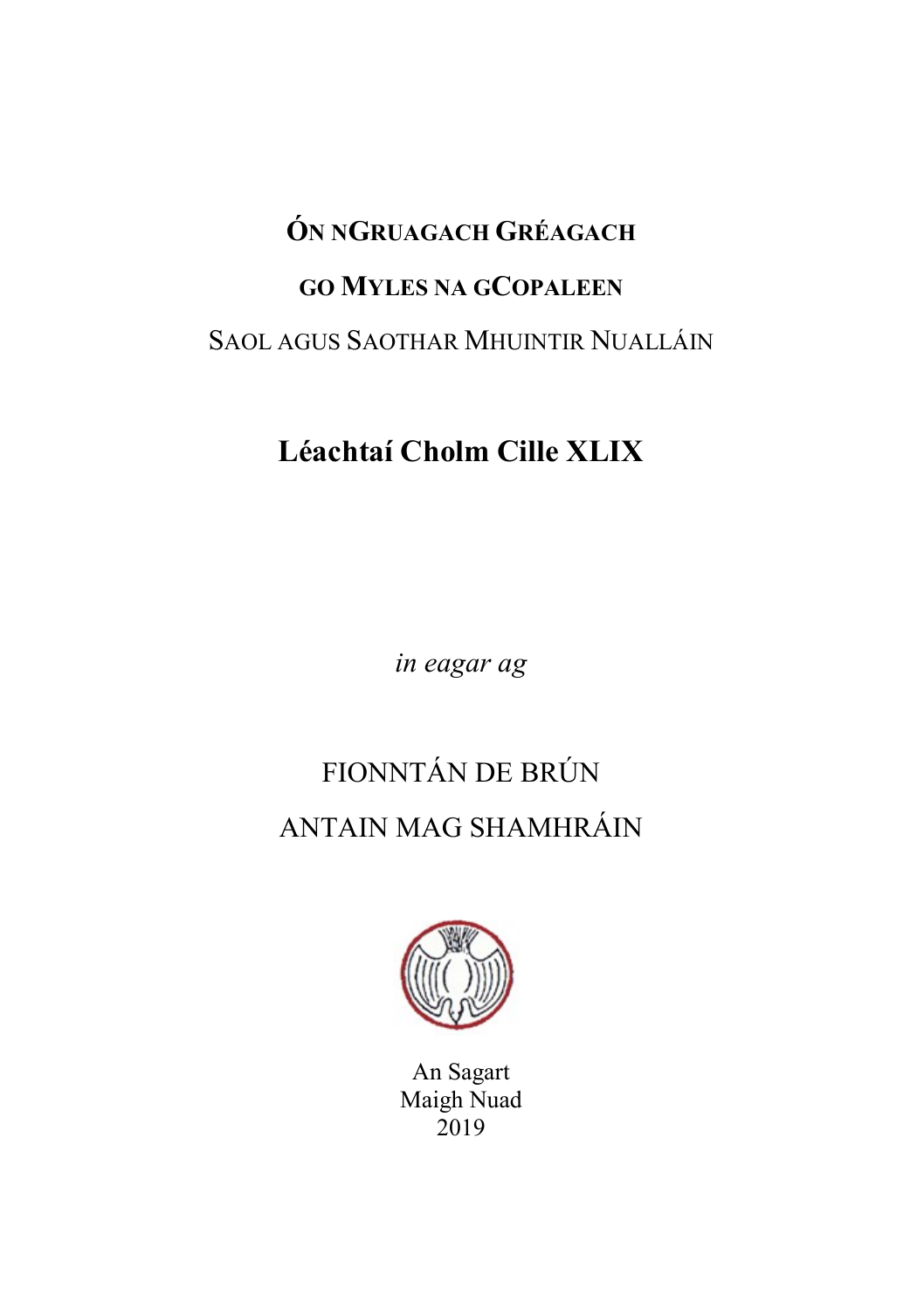## **CLÁR**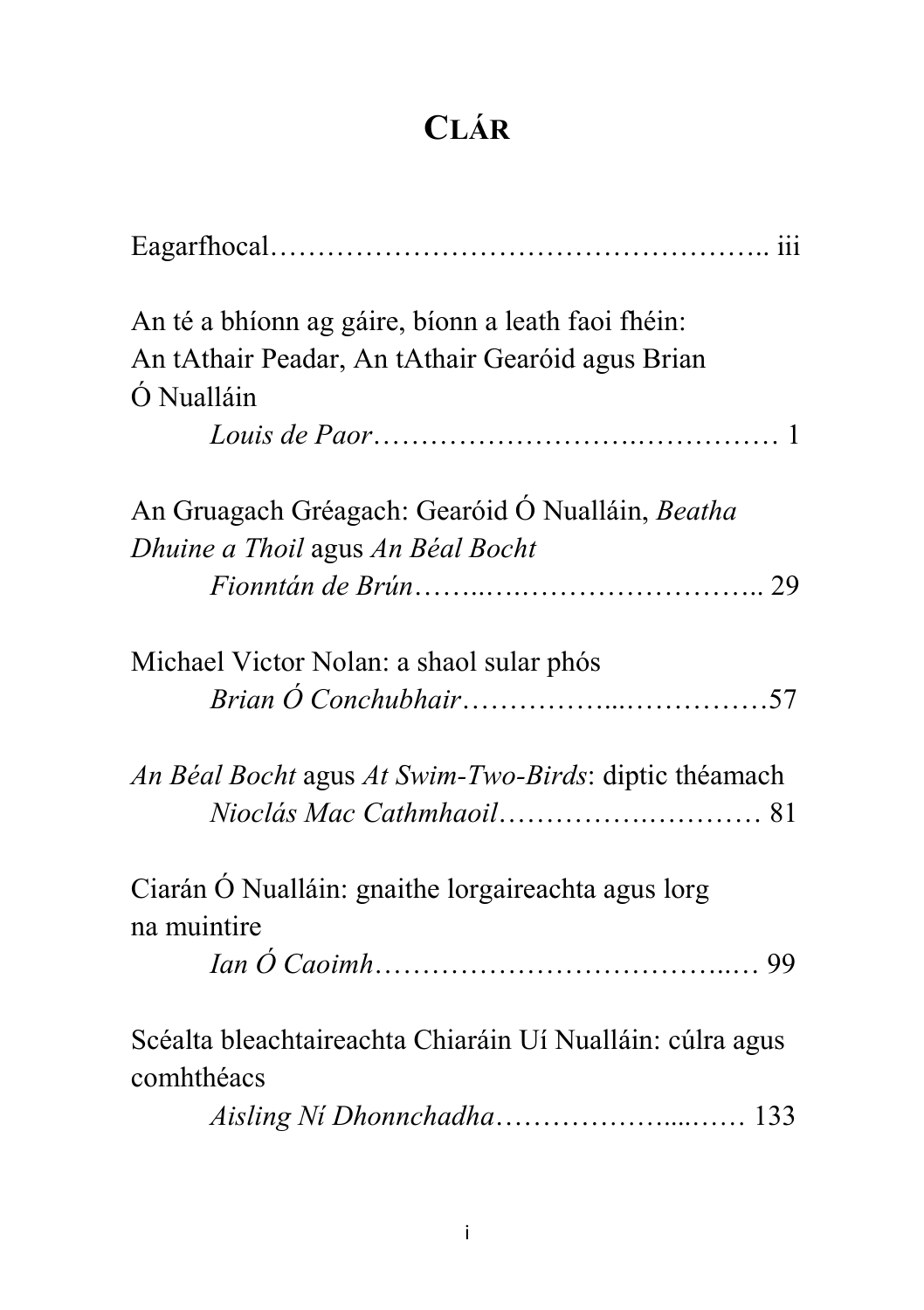| Caoimh(gh)in Ó Nualláin/ Kevin O'Nolan/ 'Lughaidh          |
|------------------------------------------------------------|
| Mac Feorais': fear léinn, fear eagair agus fear litríochta |
|                                                            |

|--|--|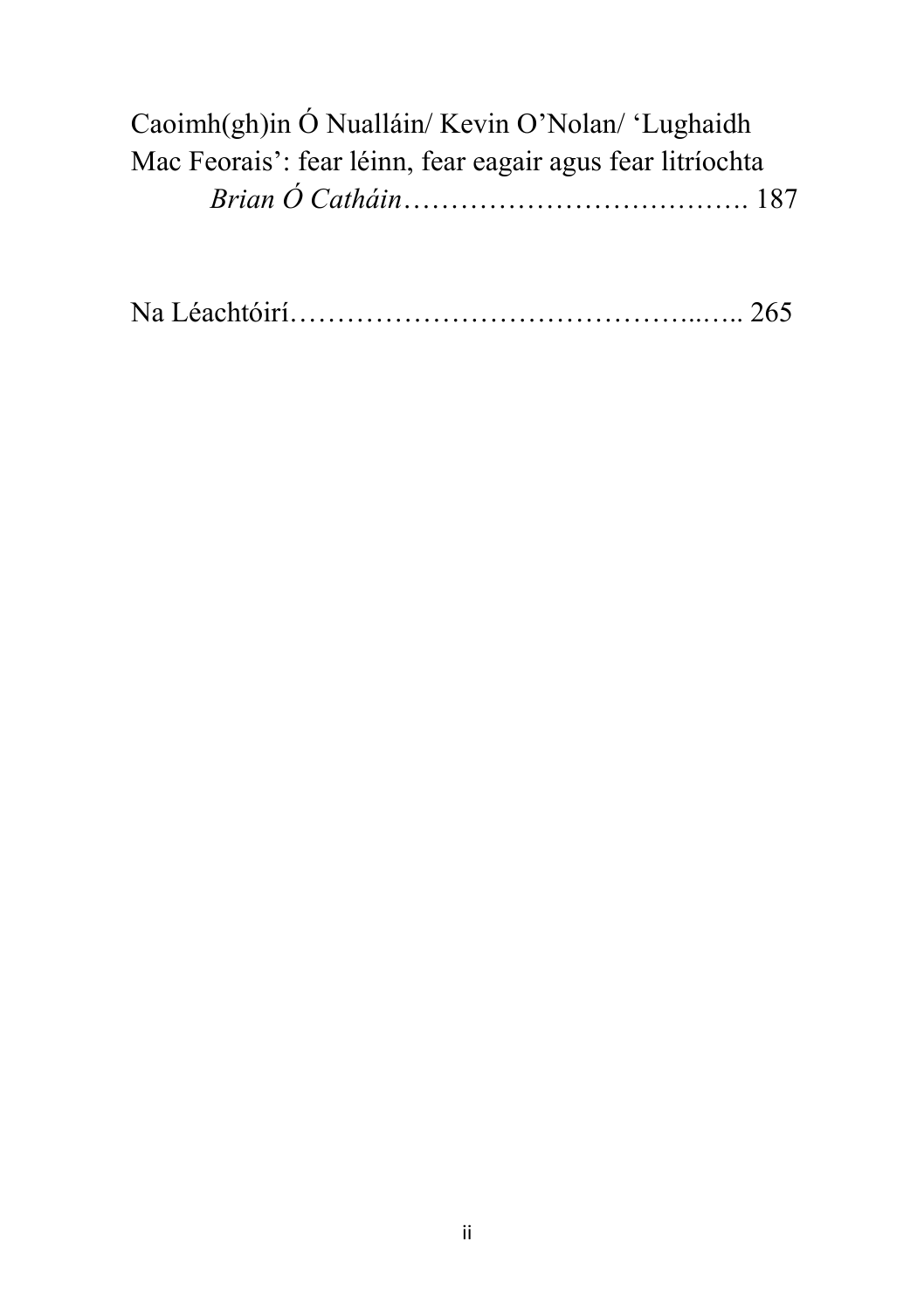### *AN BÉAL BOCHT* **AGUS** *AT SWIM TWO BIRDS***: DIPTIC THÉAMACH**

#### NIOCLÁS MAC CATHMHAOIL

Foilsíodh *At Swim-Two-Birds* (*ASTB*) sa bhliain 1939, agus *An Béal Bocht* (*BB*) dhá bhliain ina dhiaidh sin. Is iad an dá shaothar sin agus *The Third Policeman* (*TTP*), a foilsíodh sa bhliain 1967 (ach a scríobhadh i dtús idir 1939–40) na trí úrscéal is mó le rá ag Brian Ó Nualláin. Ba é *ASTB* a thuill clú idirnáisiúnta don Nuallánach, go háirithe nuair a foilsíodh den dara huair é i 1961. Tá glacadh leis sa lá atá inniu ann mar cheann de na húrscéalta is tábhachtaí a scríobhadh in Éirinn san aois seo a chuaigh thart, agus mar cheann de na húrscéalta iar-nua-aimseartha is suntasaí dá bhfuil ann i dteanga ar bith. Is mar thoradh ar an chlú seo atá corpas téagartha critice againn anois ina bpléitear le *ASTB*, ach ní fhéadfaí an rud céanna a mhaíomh faoi *BB.* Ní raibh *BB* ar fáil i mBéarla go dtí go ndearnadh aistriúchán air sa bhliain 1973 faoin teideal *The Poor Mouth*. Ag éirí as sin is lú an méid ama a fágadh ag lucht critice an Bhéarla a bheith ag cogaint ar *BB*. Sin ráite, is lú i bhfad an méid atá scríofa air san iomlán i gcomparáid le *ASTB*.

 Dá fheabhas é aistriúchán Patrick Power ar *BB* níl ann, i ndeireadh an tsaoil, ach aistriúchán, agus fágann sin gur scéal scéil an saothar sin don an té nach bhfuil Gaeilge aige.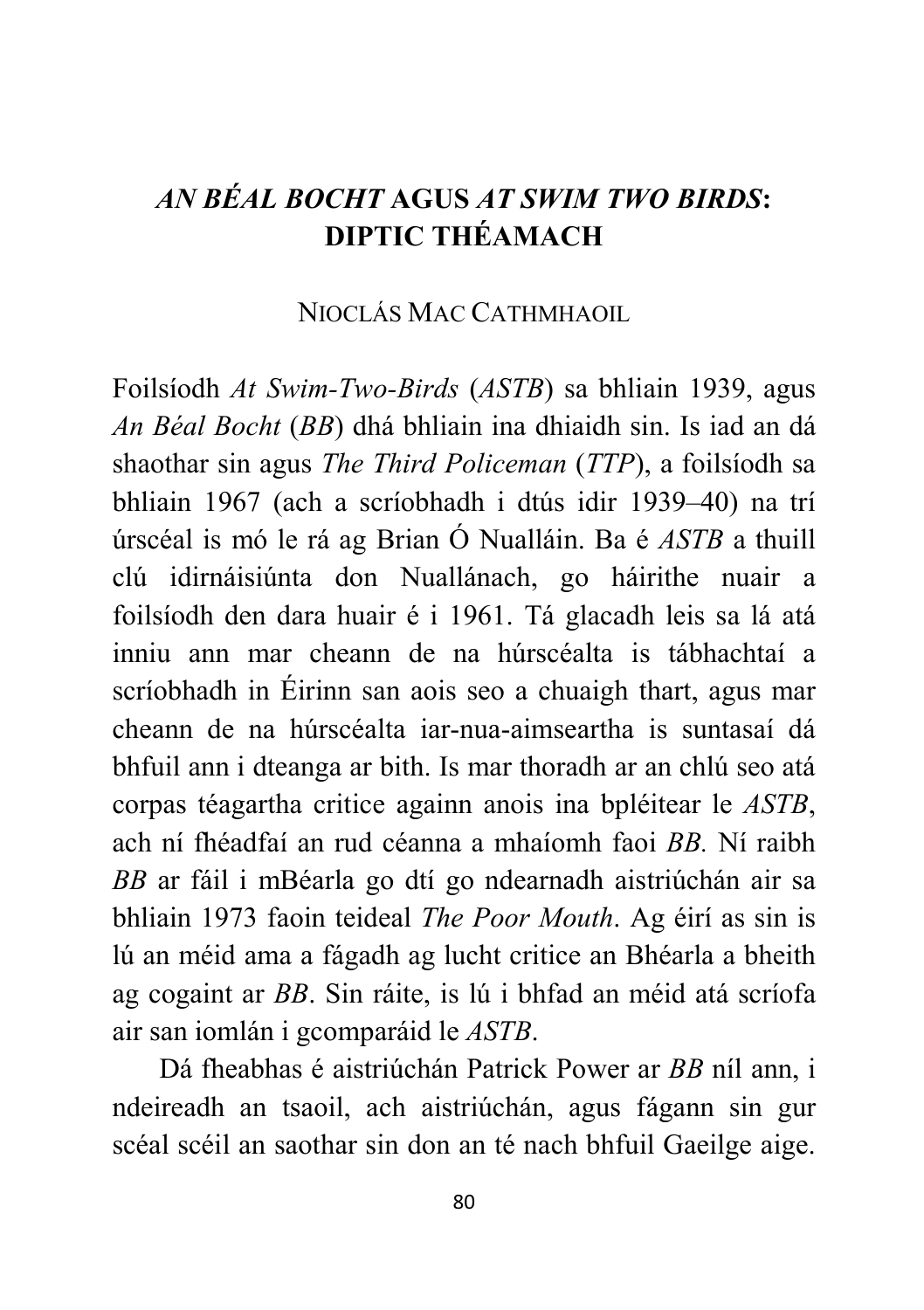Fiú le linn Bhriain Uí Nualláin, bhí barúil ann i measc *intelligentsia* na litríochta Angla-Éireannaí gur 'in-joke' do Ghaeilgeoirí a bhí ann. I léirmheas amháin ar a shaothar in *The Bell*, scríobhadh: 'He has also written … a book in Irish, *An Beal Bocht*, a parody on Gaelic autobiographies, which is so neat that it is occasionally as dull as the originals' (Hogan 1946: 130). Léiríonn an ráiteas seo barúil choiteann ag lucht critice an Bhéarla faoi *BB –* gur saothar ar leith é a bhaineann go heisiach le traidisiún na Gaeilge, rud a d'fhágfadh scartha é ón chuid eile de shaothar Bhriain Uí Nualláin. Ag éirí as sin, is beag saothar critice ina ndéantar iarracht *BB* a shuí i gcomhthéacs leathan shaothar Uí Nualláin ina iomláine. Fágann an leithcheal seo uireasa sa léirmhíniú atá ar fáil dúinn ar áit *BB* i saothar Bhriain Uí Nualláin trí chéile agus ar *oeuvre* cruthaitheach an Nuallánaigh ina iomláine.

 Is é atá romham a dhéanamh anseo, mar sin, ná cuid den bhearna seo a líonadh trí phlé a dhéanamh ar *ASTB* agus *BB* i bhfianaise a chéile mar a bheadh diptic ann. D'fhéadfaí an dá leabhar a chur i gcomparáid le chéile céim ar chéim agus na cosúlachtaí eatarthu a liostú go tomhaiste, ach is dócha go bhfágfadh a leithéid de chur chuige blas iontach tur ar an pháipéar seo, agus ní dócha go n-inseodh a leithéid mórán dúinn faoi na ceisteanna ealaíne ba chás le Ó Nualláin sa tréimhse sin ina shaol inar scríobh sé *ASTB* agus *BB.* Is plé a bheas anseo ar chomhthéamaí móra, nó ar chomhchroíghnéithe an dá úrscéal.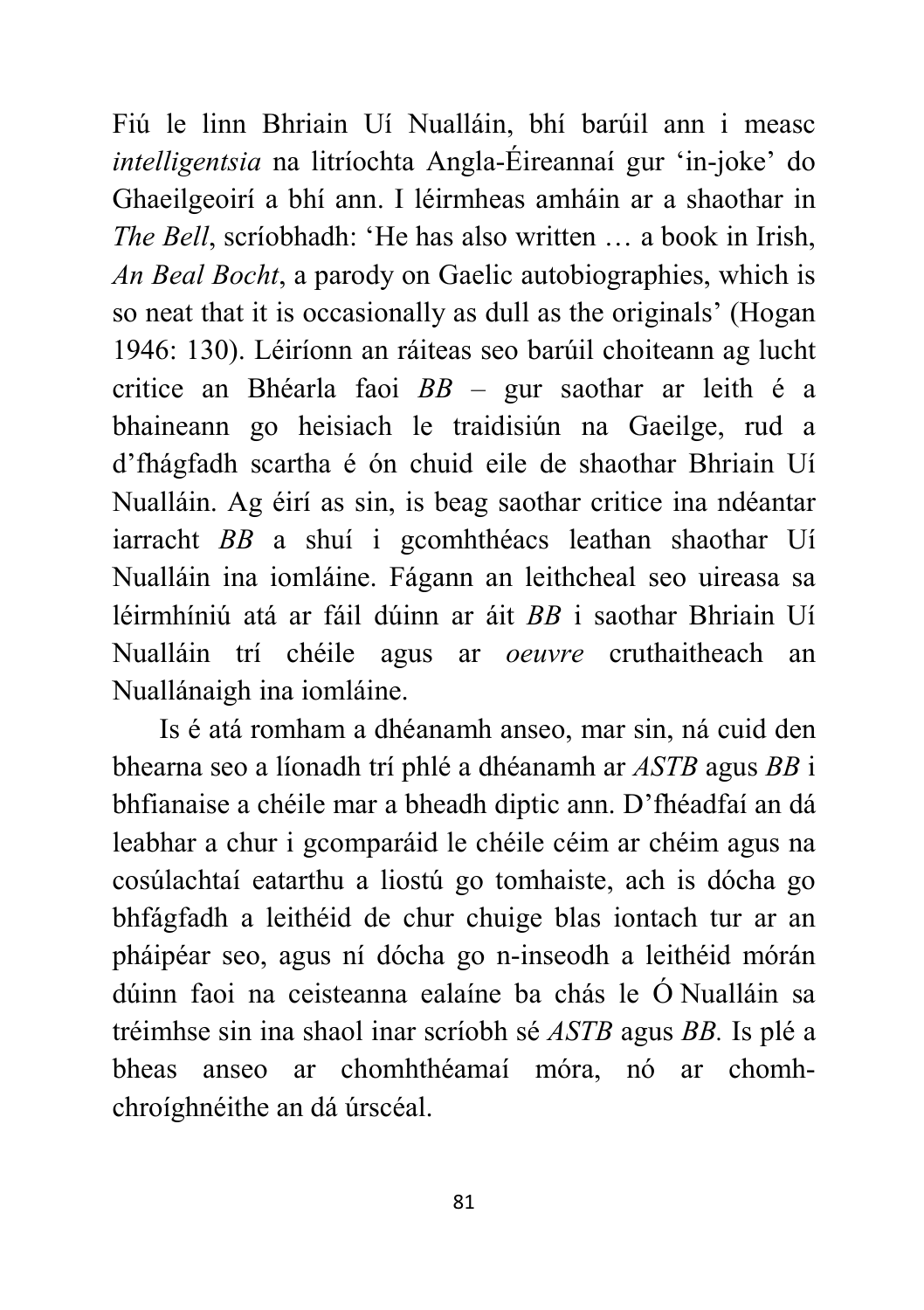Ceann de na comh-chroíghnéithe seo ná an cur-as-riocht. Tá sé seo ina shainghné de shaothar Uí Nualláin, agus is féidir é a áithint in achan leabhar leis – i bhféith na háiféise go sonrach sna saothair mhalla sin *The Hard Life* (1961) agus *The Dalkey Archive* (1964), agus ar leibhéal na hointeolaíochta in *The Third Policeman*, mar a mbíonn an túdar ag plé leis an 'borderland between reality and fiction' (Hopper 1995: 110). Is iad *BB* agus *ASTB* an dá leabhar is mó i saothar Uí Nualláin, áfach, a chuireann coinbhinsiúin an úrscéil de dhroim seoil. Is úrscéal taobh istigh d'úrscéal taobh istigh d'úrscéal é *ASTB* agus is scéal bunaithe ar scéalta eile é *BB* ina bhfuil an scéal céanna á insint arís agus arís eile.

 Meitificsean a thugtar ar an chur chuige seo ina ndíríonn an t-údar aird an léitheora ar shaorgacht na foirme liteartha. Ar an bhealach chéanna ar bhain sé úsáid as na hainmneacha cleite éagsúla lena phearsa féin a scoitheadh óna chuid foilseachán, d'fhéadfaí breathnú ar an chur chuige mheitificseanúil mar chleas nó mar chiúta lena phearsa féin a scaradh, ar bhealach, ón táirgeadh liteartha. Maidir leis an scaradh seo, cuimhnímis ar an ráiteas ag tús *ASTB*: 'All the characters represented in this book, including the first person singular, are entirely fictitious and bear no relation to any person living or dead'(*ASTB*, 6) agus cuimhnímis air fosta gur 'Drochscéal ar an drochshaol *curtha in eagar* le Myles na gCopaleen' (*BB*, 3) atá i gceist le *BB*. Is den chur chuige aorach é an scaradh seo, nó is den aoir é go dtugann an taorthóir faoi bhailíocht ábhair – go ndéanann sé ceap na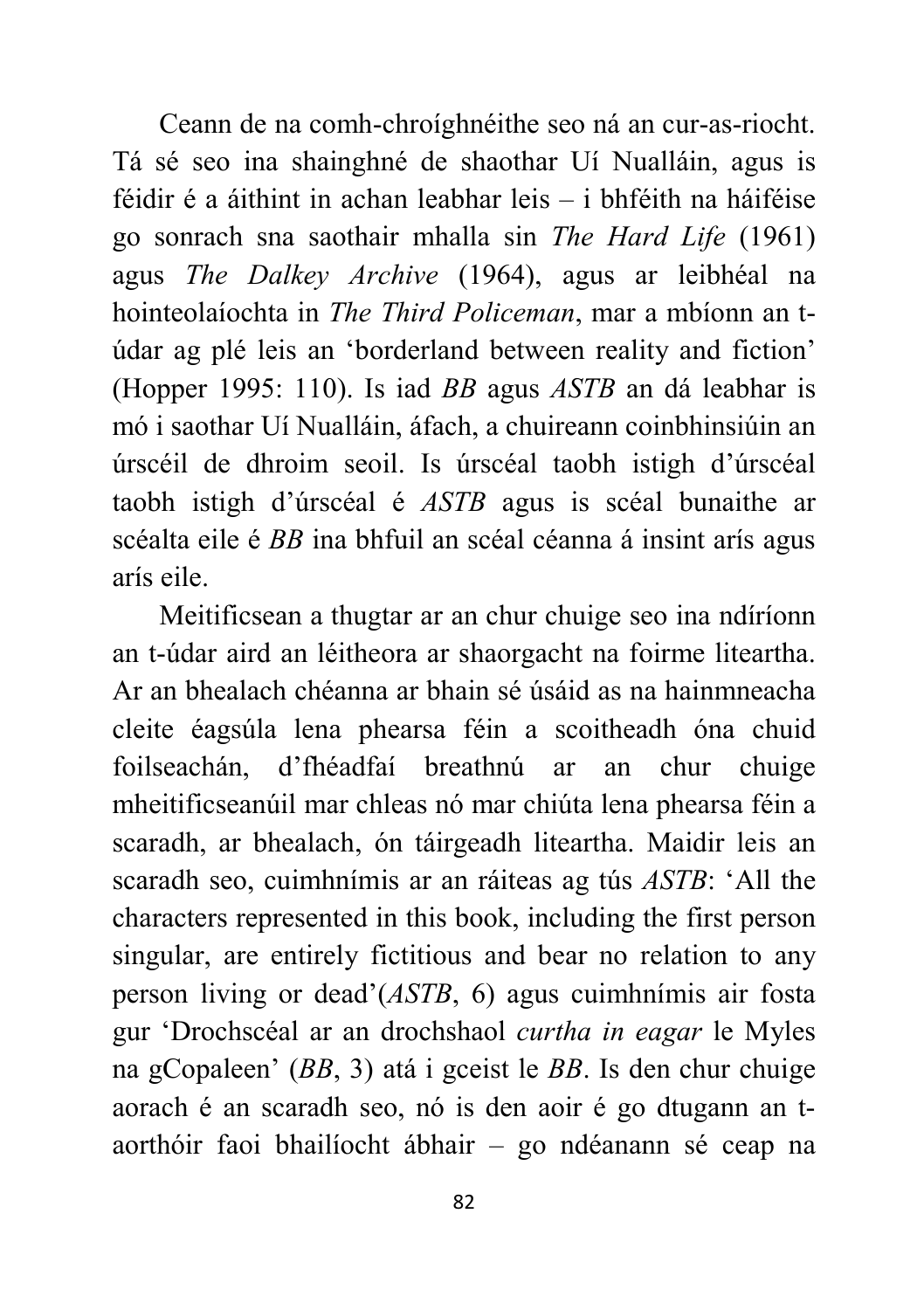haoire féin a shéanadh. Is cosúil an méid seo le dícheangal, nó trí ghníomh an tséanta is amhlaidh a léiríonn an t-aorthóir nach mbaineann ábhar na haoire leis féin.

 Ní fhéadfaí a rá go bhfuil mórán truamhéala ná mórán féinléirithe i gcuid leabhar Bhriain Uí Nualláin. B'fhéidir, dar ndóigh, nach gá a leithéid d'fhéinléiriú a bheith ar fáil sa scríbhneoireacht choiméideach,<sup>1</sup> ach d'fhéadfaí a áitiú arís anseo gur chuir an Nuallánach achar idir é féin agus an táirgeadh litríochta. Tá seo ag teacht leis an méid atá a fhios againn faoi phearsantacht Uí Nualláin, nó is cosúil gur duine seachantach a bhí ann – mar a deir Cronin (1989: 206) faoi, agus é ag déanamh comparáide idir an Nuallánach agus Breandán Ó Beacháin: 'He [Ó Beacháin] was also more capable than Brian O'Nolan was of the self-revelations and intimacies that are a necessary part of friendship'.

 Ar bhealach níos leithne, d'fhéadfaí an scaradh seo a bhrath mar chuid den chur chuige *frith-réaduchtach séantach* .i. cur chuige é sin a théann i ndeabhaidh leis an *cliché* liteartha agus a shéanann dlisteanacht an ghnímh chruthaithigh. D'fhéadfaí, mar an gcéanna, an fórsa séantach seo a áitiú ar bhundamhna an chur chuige liteartha a bhí ag Myles go luath ina ghairm scríbhneoireachta. Is dóigh liom go raibh Terence Brown ag tarraingt ar an phointe seo nuair a scríobh sé:

-

<sup>&</sup>lt;sup>1</sup> Féach mar shampla, an méid atá le rá ag Breandán Ó Doibhlin (1997, 36–50) faoi *Cré na Cille*.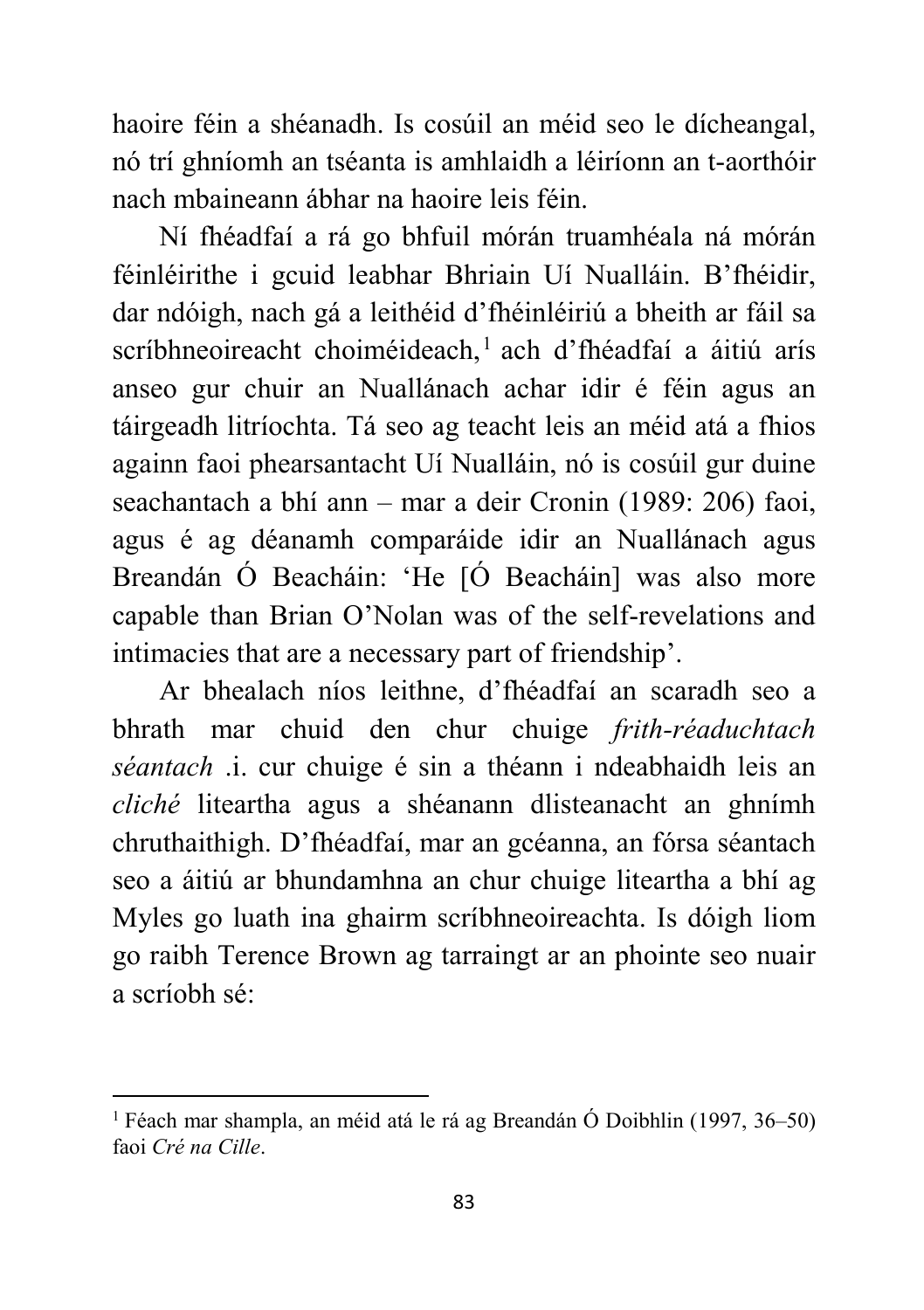*The Poor Mouth*, in its savage, wildly comic stories, its exaggerations, of the kinds of set pieces and conventions these writings deploy, *brings parody to a point where it preys as a negative energy* [liomsa an bhéim] on the precursor texts, swallowing them up, as it were in a form of literary cannibalism. The anti-novel here becomes a predatory thing, like the monstrous sea-cat that pursues the narrator in one ghastly episode in the book. (Brown 2006: 219)

Tá an *negative energy* nó an 'spionnadh diúltach' ar an ghné lárnach a fheictear dom in *ASTB* agus *BB*. Ní hé amháin go bhfuil séanadh le fáil ann ar chonstráid an úrscéil féin, agus ar chonstráid bhréagach sin na Gaeltachta, ach tá séanadh ann chomh maith leis ar dhlisteanacht an ghnímh chruthaithigh. Faighimid leide ar a leithéid de shéanadh i bpíosa amháin leis ón *Cruiskeen Lawn*, áit ar scríobh sé:

> What one might call the pathology of literature is a subject that a person with education and intelligence should examine. What prompts a sane inoffensive man to write? Assuming that to 'write' is mechanically to multiply communication … what vast yeasty eructation of egotism drives a man to address simultaneously a mass of people whom he has never met and who may resent being pestered with his 'thoughts'? They don't have to read what he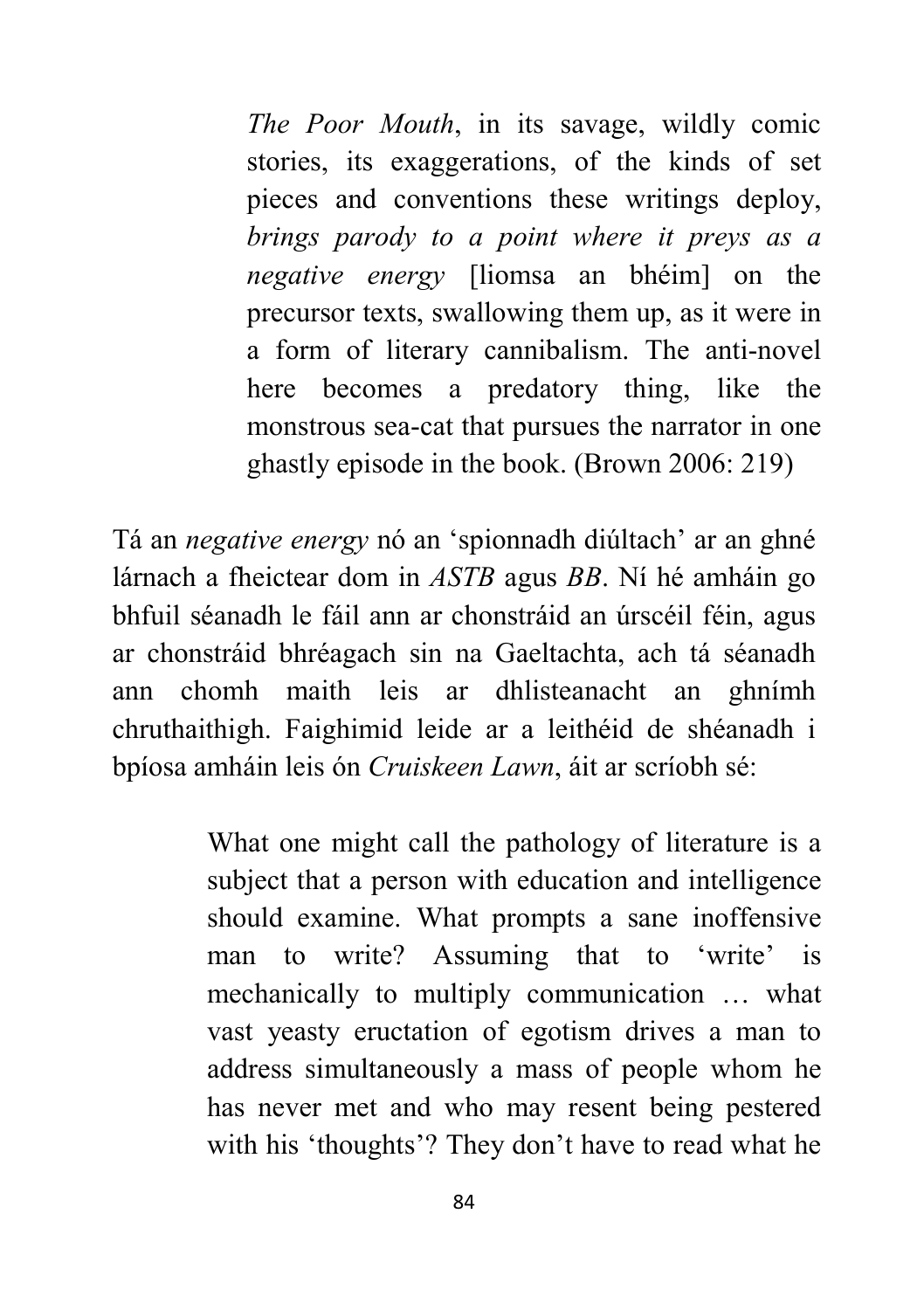writes, you say. But they do.That is, indeed, the more vicious neurosis that calls for investigation. (na Gopaleen, 1968: 237)

I dtaca leis an amhras a bhí ar an Nuallánach maidir le tábhacht an féinléirithe, is suntasach gur 'fear eagair' é Myles na Gopaleen ar *BB*. Mar eagarthóir, tá an Nuallánach/na gCopaleen ag séanadh gur cumadóireacht bhunúil atá sa tsaothar. Ar leibhéal amháin, d'fhéadfaí seo a léamh mar ráiteas ar intuarthacht agus ar thipiciúlacht na ndírbheathaisnéisí Gaeltachta, nó bhí sé amhrasach go leor faoi bhunúlacht na saothar sin,<sup>2</sup> rud atá á léiriú sa ráiteas sin aige 'The veneration of folk "culture" norms, whether of story or song, as repositories of national treasure is ludicrous: inasmuch, of course, as they are international and universal. Indian, Icelandic and Kerry peasants will bore you with identical "stories" ' [*Cruiskeen Lawn* 23-10-1944] (Mac Annaidh 2011: 47). Bhí an róbhéim ar an bhéaloideas agus an easpa bunúlachta ina dtéamaí ag lucht critice na Gaeilge ó bhí tús an chéid ann, am ar scríobh an Piarsach

> We would have every young writer remember that his first duty is to be unafraid. If he has a message to deliver to the world, let him speak out: and that his message is one that has not hitherto been delivered in

-

<sup>2</sup> Ar mhaithe le cur síos cuimsitheach ar anáil na saothar sin in *BB*, féach Ó Conaire (1986: 120–216).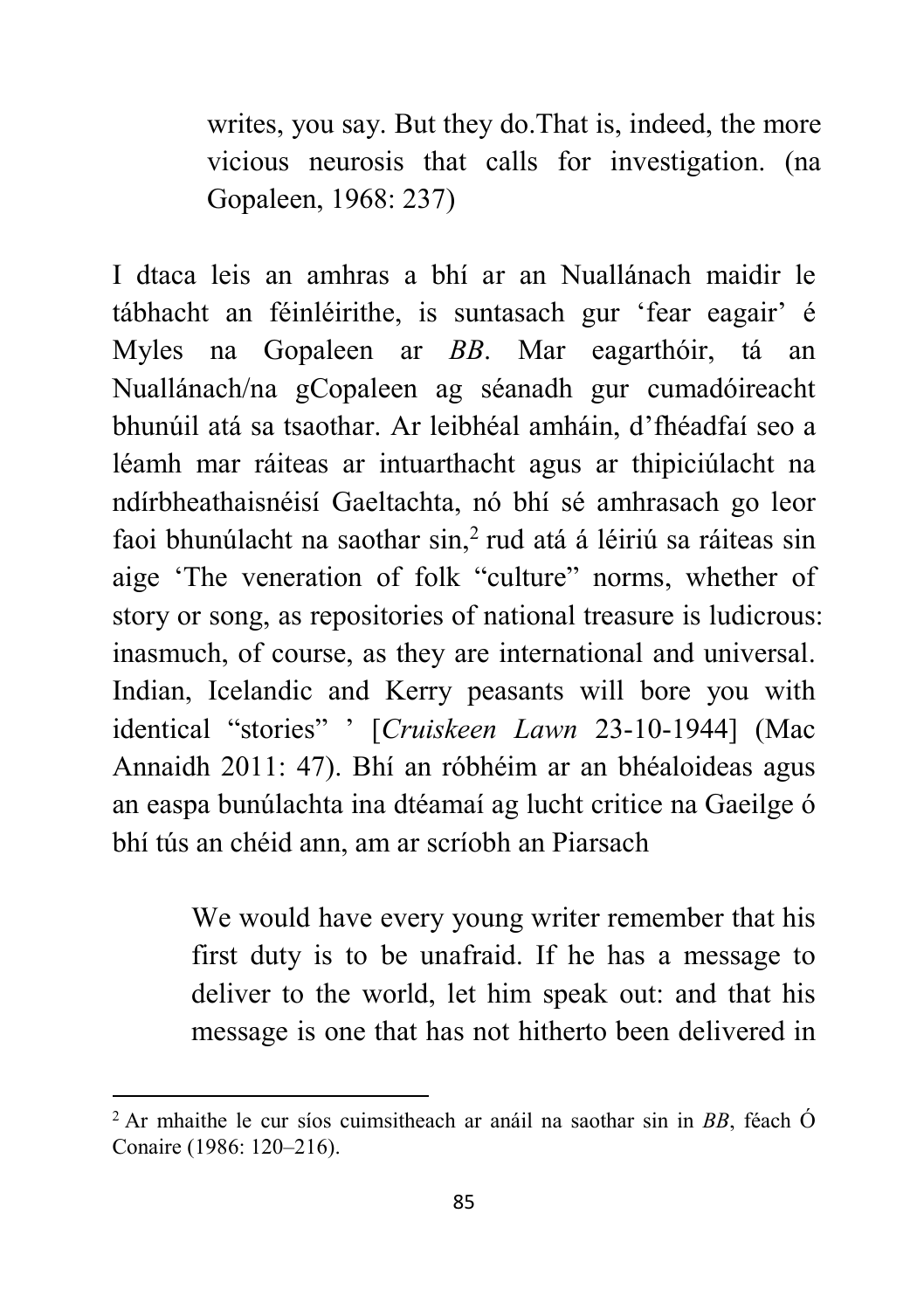Irish should not deter him, but rather urge him on. (Ó Háinle 1979: 18–19)

Ocht mbliana is fiche i ndiaidh fhoilsiú *BB*, bhí Máirtín Ó Cadhain ag tarraingt in athuair ar cheist seo na heaspa cruthaitheachta i bpróslitríocht na Gaeilge in *Páipéir Bhána agus Páipéir Bhreaca* (1969) Is cinnte, mar sin, go bhféadfaí *BB* a shuí sa dioscúrsa inmheánaithe sin ar cheist na cruthaitheachta i bpróslitríocht na Gaeilge san fhichiú haois,<sup>3</sup> ach is féidir, agus is cóir, dar liom é a shuí chomh maith i gcomhthéacs shaothar uile Bhriain Uí Nualláin.

 Tá go leor eachtraí in *ASTB* a thugann léargas dúinn ar an luí seo ag Ó Nualláin in éadan dhlisteanacht a phróisis chruthaithigh. Orthu seo, tá an t-éigniú a dhéanann Dermot Trellis ar dhuine de na carachtair ina leabhar .i. Sheila Lamont. B'fhéidir go bhféadfaimis an t-éigniú seo a léamh mar ghníomh siombalach a léiríonn an drochamhras a bhí ar Ó Nualláin faoin bhunús atá leis an bheart chruthaitheach, agus faoin toradh a bhíonn air. I ndeireadh báire, is é an páiste suirí neamhdhlisteanach Orlick a gineadh ón chomhriachtain sin, agus déanann sé aimhleas a athar, an túdar Dermot Trellis. Tá dealán dóchais do na carachtair in aimhleas seo Trellis, nó is scríbhneoir é Orlick, agus éiríonn leis féin agus na carachtair eile iad féin a shaoradh go cionn tamaill ón ghéibheann inar chuir Trellis iad. Is é an bealach a ndéanann siad seo ná go gcuireann Orlick a athair isteach

1

<sup>&</sup>lt;sup>3</sup> Ar an ábhar seo, féach fosta Titley (1996: 33–55).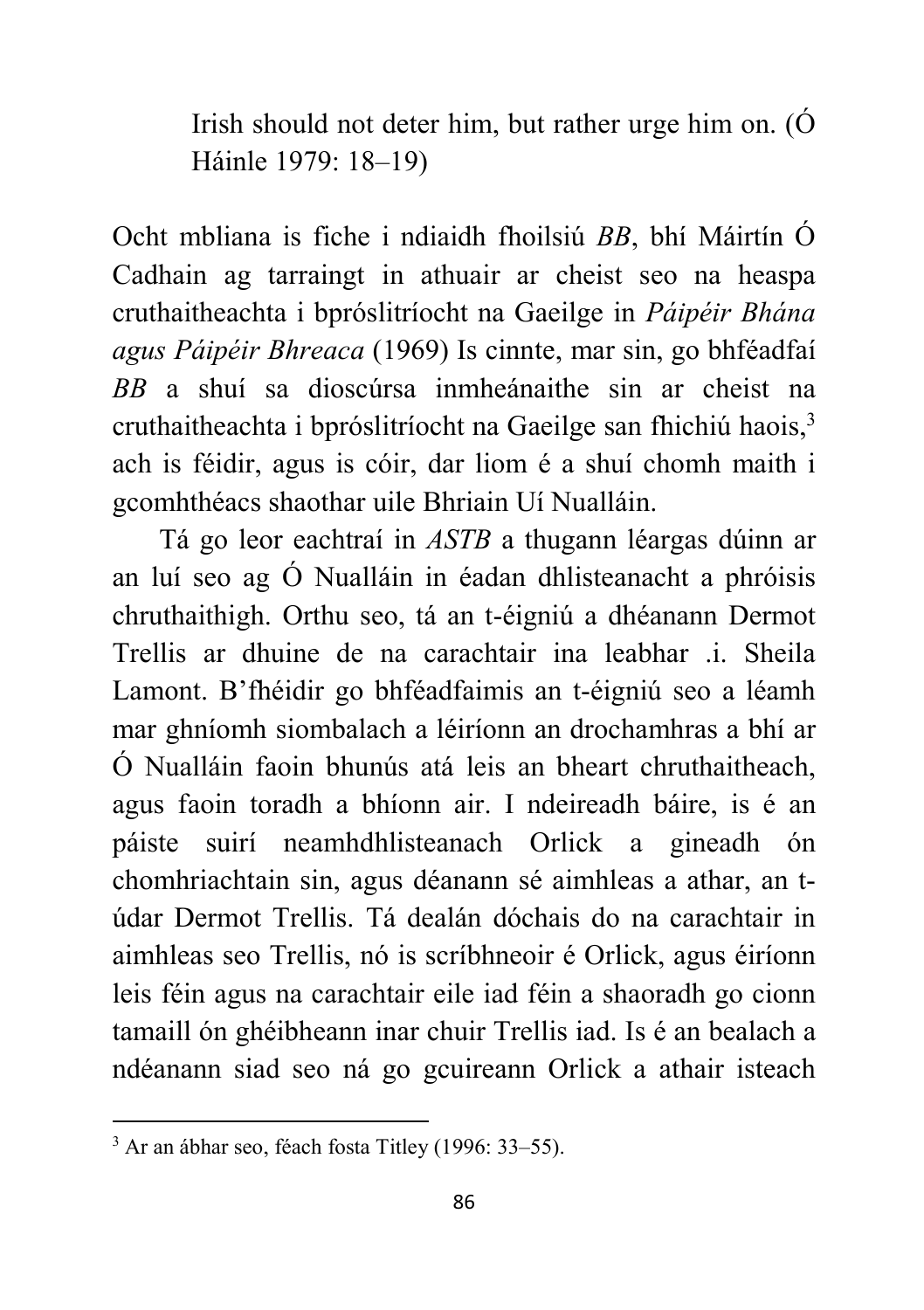mar charachtar i leabhar dá chuid féin, rud a fhágann gan toil shaor é ar feadh go leor den lá. Is saothar in aisce é sa deireadh, áfach, nó saortar Trellis nuair a dhónn Teresa na páipéir ina raibh leabhar Orlick scríofa.

 Mar an gcéanna, tá cúrsaí giniúna agus tuismithe faoi chaibidil in *BB* nuair a bhíonn Bónapárt ag caint ar a bhreith:

> Ní cuimhneach liom go fírinneach an lá a rugadh mé ná aon chuid den chéad leathbhliain a chaitheas abhus ar an saol seo, ach gan amhras bhíos i mo bheatha go cinnte san aimsir sin, cé nach bhfuil aon chuimhne agam uirthi óir ní bheinn anois ann ach go rabhas an uair sin ann … Ní raibh aon choinne ag m'athair liom óir duine cneasta a bhí ann, agus ní go róchruinn a thuig sé cúrsaí an tsaoil … Dúirt na daoine freisin nach raibh aon choinne ag mo mháthair liom, agus ina theannta sin is fírinneach go raibh sé ráite os íseal nach le mo mháthair a rugadh mé ach le bean éigin eile. (*BB,* 9-10)

Tá amhras ann, mar sin, faoi ghinniúint Bhónapáirt, agus, dála Orlick Trellis, tógtar ceisteanna chomh maith maidir lena bhailíocht eiseach, maidir lena indibhidiúlacht agus maidir lena dhaonnacht. Mar a bhíonn le hOrlick, tá sé sa chinniúint ag Bónapárt slí a athar a leanstan, agus gearrtar an téarma céanna príosúnachta, 29 bliain, orthu beirt.

 Is léir in *BB* go bhfuil déscaradh ann idir an tuiscint a bhí ag an Nuallánach ar chúinsí maireachtála na Gaeltachta agus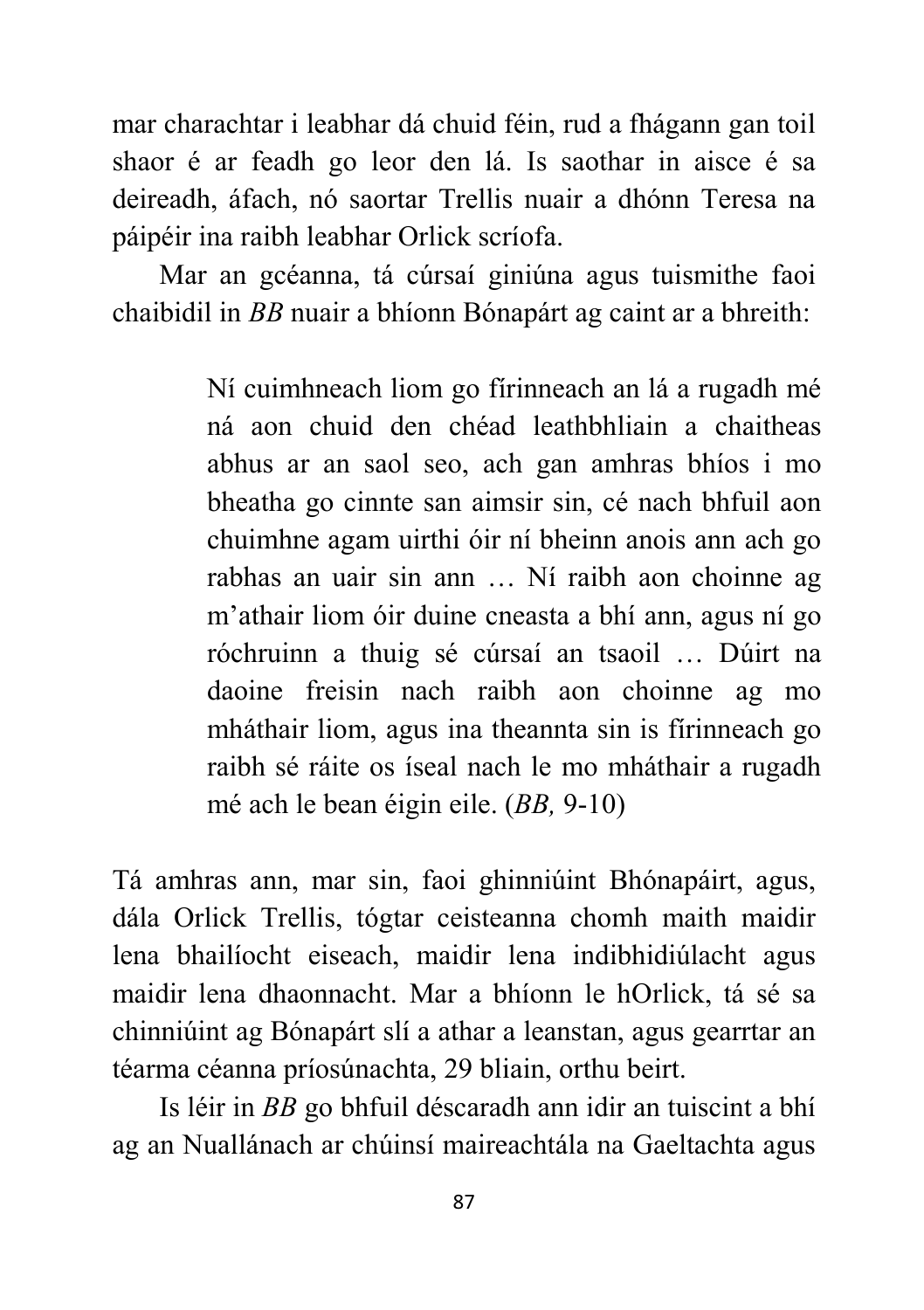an bhréagthuiscint réaduchtach a bhí ag na Gaeilgeoirí ar na cúinsí sin. Is amhlaidh a chruthaíonn an déscaradh seo talamh críche nó idirchríoch ina mbíonn na carachtair ag longadán idir dhá bheith, mar a bhí Suibhne sna crainn in *ASTB* 'listening on the branch, a huddle between the earth and heaven' (314). Ar láimh amháin, bíonn na carachtair in *BB* ag feidhmiú de réir na cinniúna faoi mar a leagadh sin amach dóibh sna dea-leabhair, ach tá siad lán-chomhfhiosach san am céanna ar an chruatan atá i ndán dóibh, agus ciall fhorbartha acu ar an chruatan chéanna sin. Tá léiriú ar an méid seo le fáil nuair a fhaigheann Lánárdó Ó Cúnasa agus Nábla beirt bás ar an lá céanna. Níl aon ghreann anseo, agus labhraíonn Bónapárt go díreach leis an léitheoir:

> Sin chugat, a léitheoir, faisnéis ar shaol na mbochtán Gaelach i gCorca Dorcha agus cuntas ar an chinniúint atá rompu ón chéad lá. Tar éis an chéilí mhóir tig an dúbhrón, agus ní go seasmhach a mhaireann an dea-uain. (*BB*: 76)

Téann an machnamh fealsúnach seo ag Bónapárt go dtí leibhéal eiseach nuair a cheistíonn sé a fhéiniúlacht dhaonna, ag cur na ceiste sin ar an tSeanduine Liath: 'an bhfuilir cinnte gur daoine iad na Gaeil?' (*BB,* 90). Ar an phointe seo luann an Seanduine Liath gur gairid go bhfása cosa ar mhuintir Chorca Dhorcha ar nós na lachan le go mbeadh a gcolainn níos fóirsteanaí don tsíordhíle, agus gur baol go gcaillfidh siad a ndaonnacht dá bharr sin.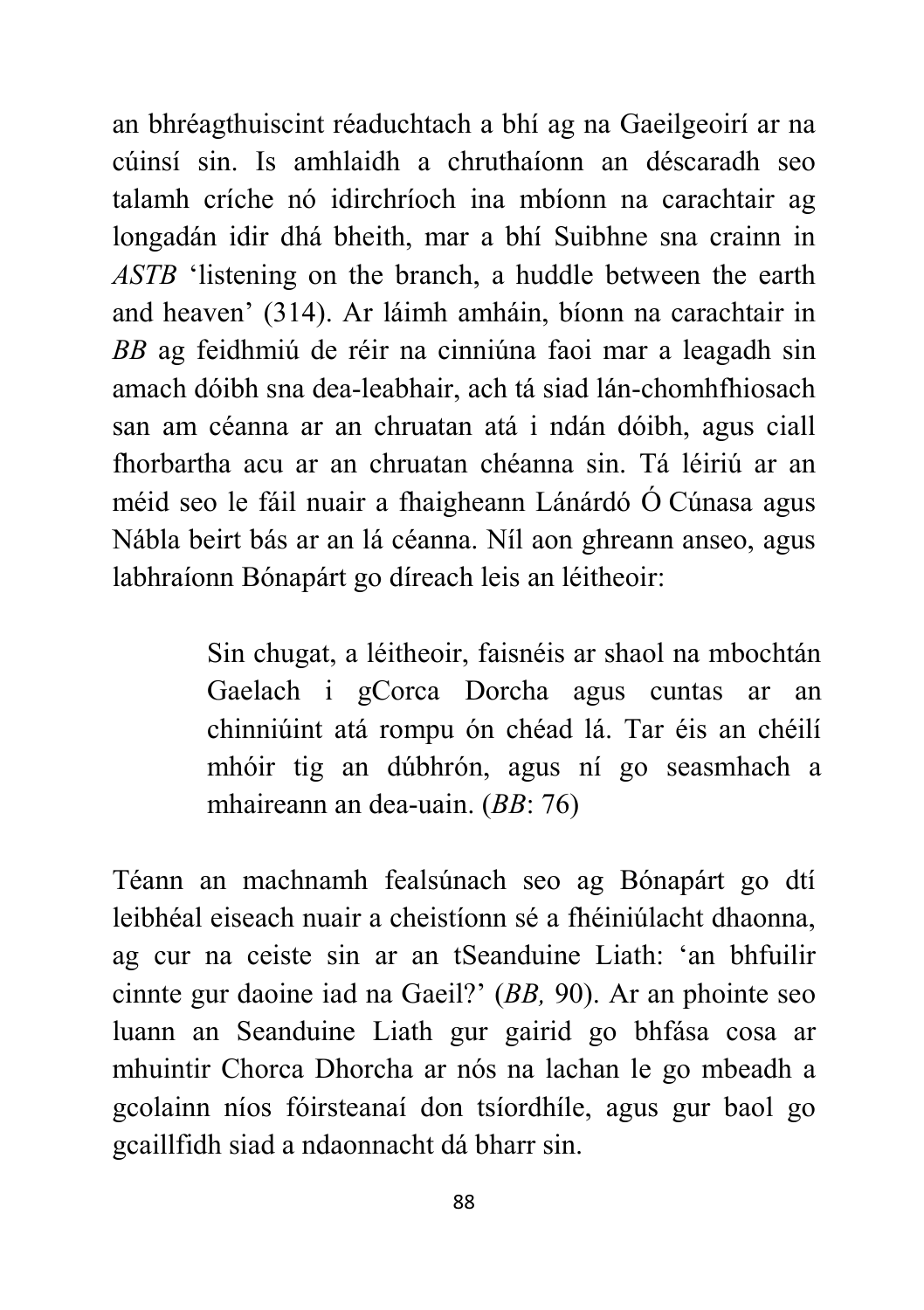Trí *BB* ar fad, déanann an t-údar an teorainn idir ainmhithe agus daoine a dhoiléiriú: cuirtear i gcéill don chigire, mar shampla, agus don bhailitheoir béaloidis gur daoine iad na bainbh, bíonn cónaí ar na hainmhithe sa teach, agus cuirtear tréithe daonna i leith Charlie, an capall, agus i leith Ambróis, an mhuc. Ba thréith aitheanta de chuid na haoire sa traidisiún Ghaelach an chomparáid seo idir daoine agus ainmhithe, agus cuireann Ó Nualláin an tseift seo i bhfeidhm le ceist a ardú faoi stádas daonna na gcarachtar sa leabhar, faoin chumas dhaonna atá iontu bheith ag gníomhú go neamhspleách. D'fhéadfaí an tseift seo – an cur trí chéile a dhéanann sé idir ainmhithe agus daoine – a áireamh mar ghné den chur chuige frithréaduchtach cur-as-riochtach a chleacht an Nuallánach trína tháirgeadh liteartha uilig. B'fhurasta, cuirim i gcás, an tseift chéanna a aithint arís in *TP* sa chlaochlú a tharlaíonn idir daoine agus rothair nuair a chaitheann siad barraíocht ama i dteagmháil le chéile, ach is dóigh liom gur in *ASTB* a fheictear an coincheap seo á léiriú de chéaduair.

 Tá a leithéid, cuirim i gcás, le sonrú i gcuid den chur síos a dhéanann sé ar Fhionn:

> The arms to him were like the necks of beasts, ballswollen with their bunched up brawnstrings and blood-veins … Each thigh to him was to the thickness of a horse's belly, narrowing to a green-veined calf to the thickness of a foal. (*ASTB*: 18)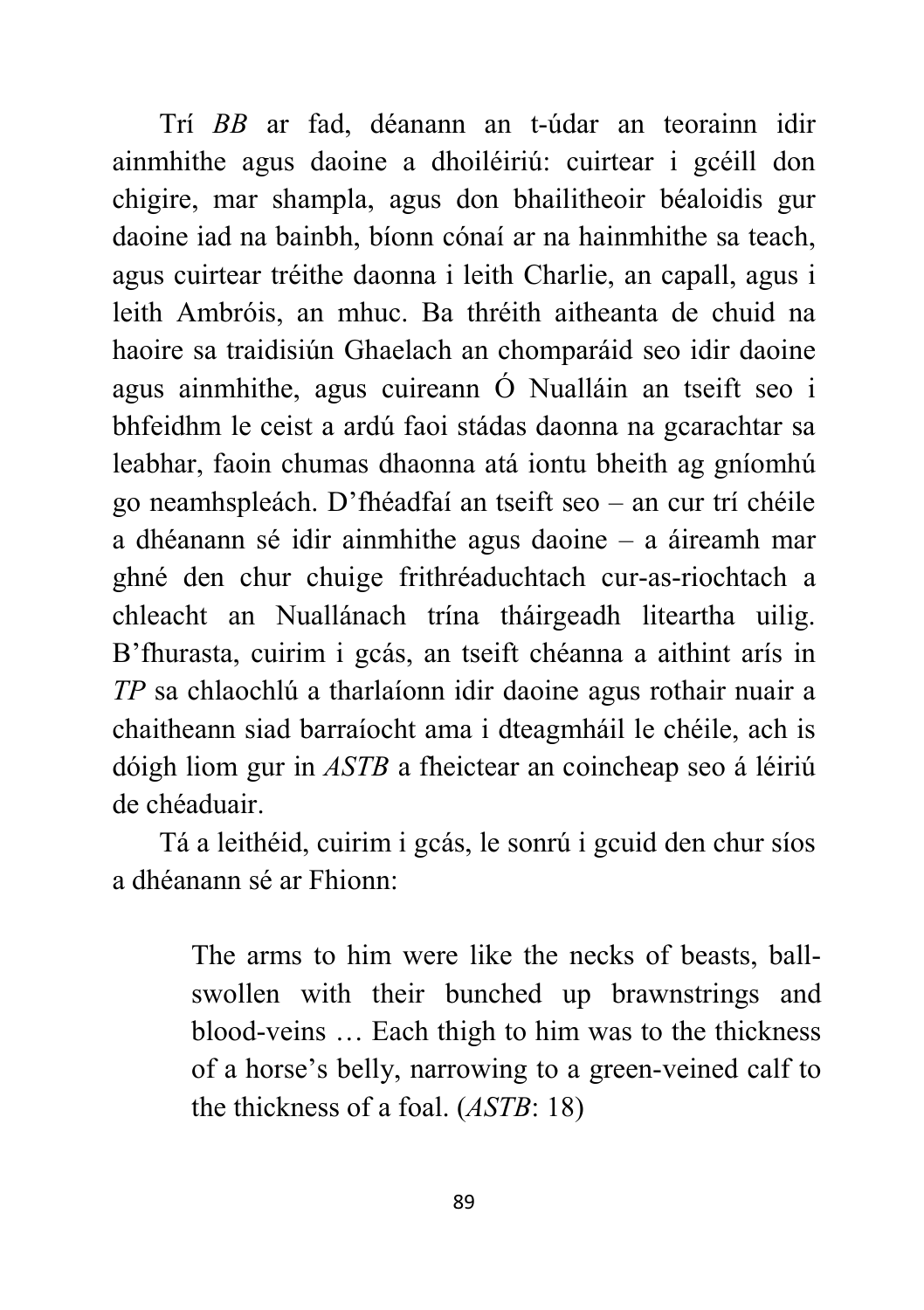Tá sé maíte ag Kiberd (2000: 506) go ndearnadh an cur síos sin ar Fhionn mar fhathach faoi thionchar Joyce, agus luann sé go sonrach na sleachta sin in *Ulysses* ar an Chioclóp mar fhoinse dó seo. B'fhéidir go bhfuil bun leis an méid sin ag Kiberd, ach ba dheacair an cás céanna a dhéanamh don chur síos a dhéanann Fionn féin ar an chruatan a bhí le fulaingt ag Clann Lir agus ag Suibhne de bharr spadhar na scéalaithe:

> Who could think to turn the children of a king into white swans with the loss of their own bodies ... changing the fat white legs of a maiden into plumes and troubling her body with shameful eggs? Who could put a terrible madness on the head of Sweeney … to make him live in tree-tops and roost in the middle of the yew … without company of women or strains of harp-pluck, with no feeding but stagfood and the green branches? Who but a storyteller? (*ASTB*: 25)

Dar le Fionn, is í tíorántacht chruálach na scéalaithe a thugann ar na carachtair a bheith ag fulaingt na hanachaine, agus tá an méid sin ag teacht go maith le ráiteas cáiliúil sin an reacaire in *ASTB* ina dtugann sé a leagan amach ar nádúr an úrscéil:

> It was undemocratic to compel characters to be uniformly good or bad or poor or rich. Each should be allowed a private life, self-determination and a decent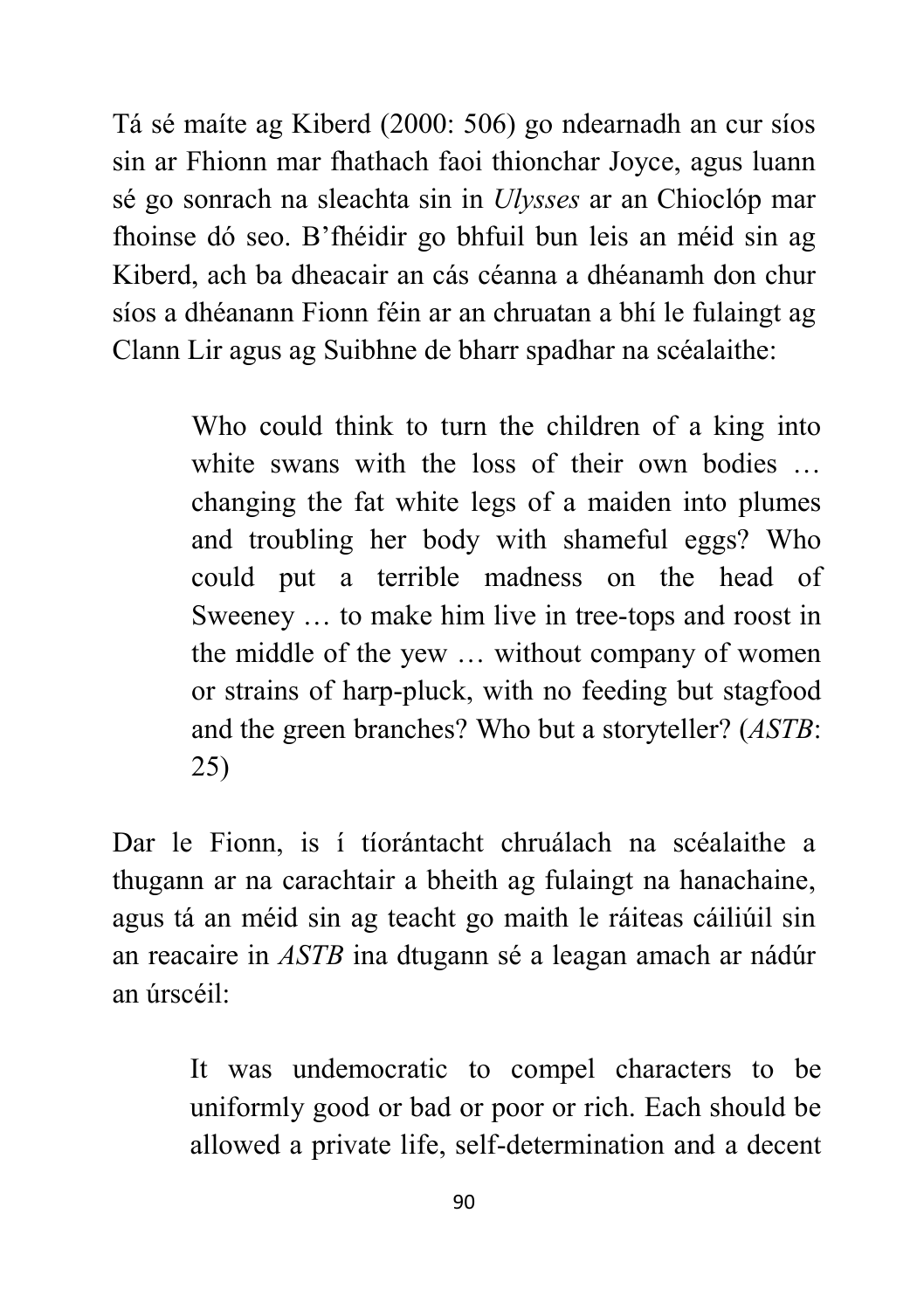standard of living … Characters should be interchangeable as between one book and another. The entire corpus of existing literature should be regarded as a limbo from which discerning authors could draw their characters as required, creating only when they failed to find a suitable existing puppet. The modern novel should be largely a work of reference. Most authors spend their time saying what has been said before – usually said much better. A wealth of references to existing works would acquaint the reader instantaneously with the nature of each character, obviate tiresome explanations and would effectively preclude mountebanks, upstarts, thimbleriggers and persons of inferior education from an understanding of contemporary literature.(*ASTB*: 25)

Tá go leor de *ASTB* bunaithe ar an idirmhalartú carachtar: tagann Suibhe, Fionn agus Conán Maol isteach sa scéal chéanna leis an Phúca, na buachaillí bó, Jem Casey (the poet of the Pick) agus go leor eile. Déanann Furriskey, carachtar a saolaíodh trí 'aestho-autogamy'(*ASTB*, 40), ceannairc in éadan an údair anseo, agus éiríonn leis Sheila Lamont a shaoradh ón chinniúint atá beartaithe di ag an údar tíoránta, Dermot Trellis. Is ceannairc in éadan na cinniúna liteartha – in éadan an anáis, an chruatain agus an dobróin – a dhéanann Bónapárt chomh maith in *BB* nuair a thógann sé an t-ór as cruach an ocrais, ach ní éiríonn lena cheannairc, mar is amhlaidh a mhéadaíonn ar a fhulaingt dá bharr sin nuair a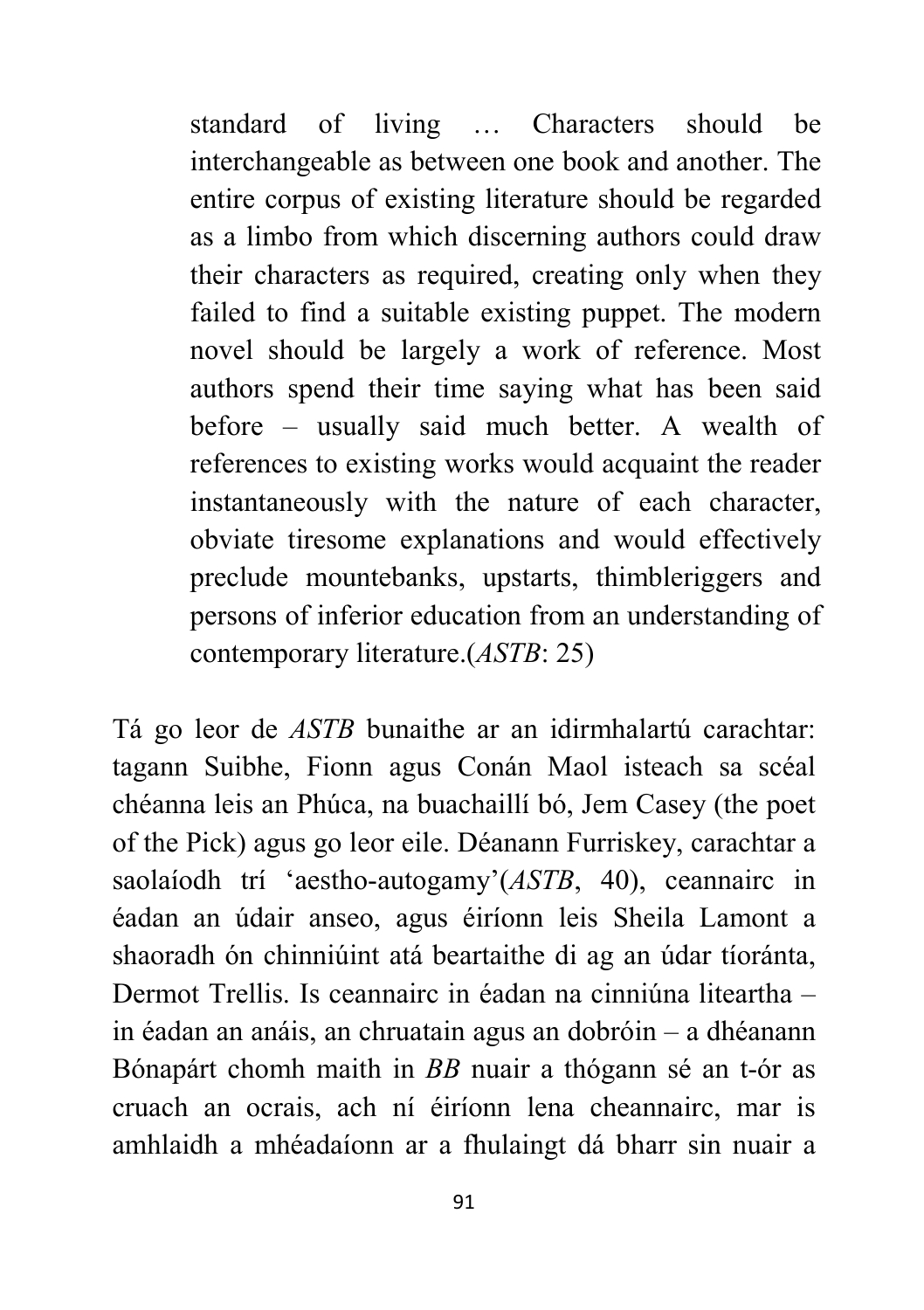chiontaítear é as an dúnmharú. Má bhí dóchas éigin ann in *ASTB* go dtiocfadh leis na carachtair cur in éadan thíorántacht an steiréitíopa, is lú an dóchas atá ann maidir leis seo in *BB*, nó is mó a dhaingníonn gníomh easumhal Bhónapáirt é dá chinniúint réamhbheartaithe féin i ndeireadh báire. Má tá dóchas ar bith ann go mbrisfí an slabhra seo, tá an dóchas sin ceannaithe go daor le bás mhic Bhónapáirt – má tá Lánardó marbh, ní bheidh an chinniúint chruatanach chéanna le fulaingt aige is a bhí ag a athair agus ag a sheanathair.

 Maidir le ceannaircí na gcarachtar in *ASTB* agus *BB*, is cleas é seo ag an Nuallánach le baint faoi dhlisteanacht mhúnla an fhicsin, agus le baint faoi dhlisteanacht an ghnímh chruthaithigh féin. Tá fuinneamh treascrach diúltach den chineál chéanna á chur i bhfeidhm aige ar an teanga féin sa dá leabhar sin *BB* agus *ASTB*. Cuireann sé an saobhadh seo i bhfeidhm ar leibhéil éagsúla, ag cur fhriotal na teanga féin chun saorgachta, ag baint úsáide as friotal a thuigeann an léitheoir ar láimh amháin ach nach bhfuil ag teacht le dul na teanga san am chéanna. In *BB* tá seo le fáil i macasamhail na bhfrásaí 'a chneastáin óig' (91), 'táir críonna i do mhionóige duit' (27), 'cró beag mímhaisiúil' (24), 'líofacht na fearthainne' (56), 'céasadh spéire' (91) agus sa ráiteas sin ag an Seanduine Liath faoi Shitric bocht Ó Sánasa a bheith ag ól na fearthainne: 'Is blasta an braon más neamhoiliúnach' (78). Sna samplaí seo, tá an teanga á cur as a riocht aige ar mhaithe le héifeacht, dul an Bhéarla fágtha uirthi gan amhras, agus brúnn sé réimse séimeantach an Bhéarla mar an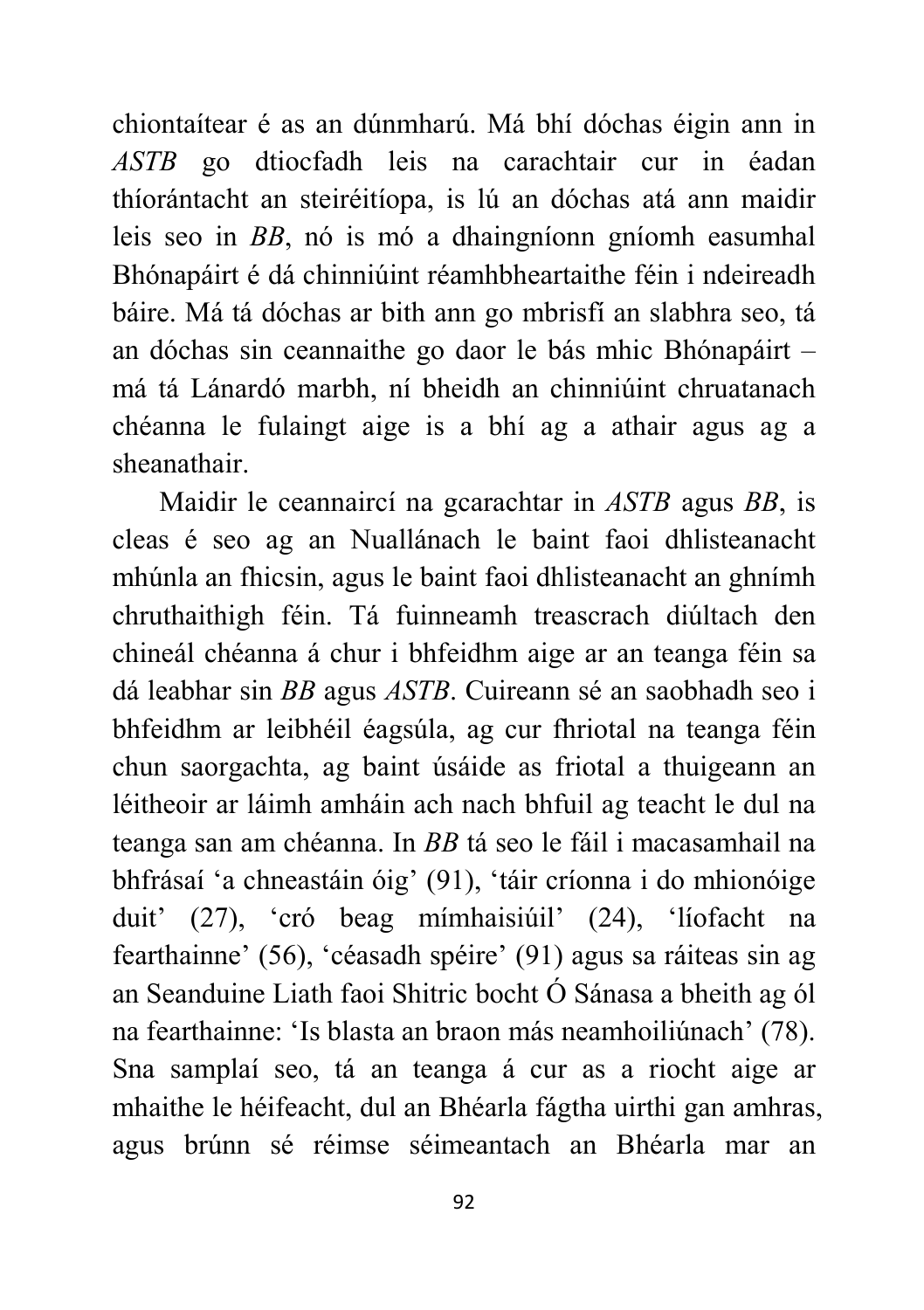gcéanna go dtí críocha na céille agus níos faide in *ASTB* le leithéidí 'wrapping the feeble citadel of my body' (*ASTB*, 46), 'a weighty pendulum of mixed coins' (51), 'enteric evacuation' (69), 'a civil cavatina' (1), 'hedge-pleasure in the pale starlight' (53), 'leper's death-puke' (254). Ní thagann aon cheann de na samplaí sin den réim aisteach teanga ó na codanna de *ASTB* a bhaineann le Fionn agus Suibhne, ach is cosúil go bhféadfaí tionchar *Silva Gadelica* le Standish Hayes O'Grady a áireamh sa dá chomhfhocal aduain sin 'hedge-pleasure' agus 'death-puke'. 4 Is sa dá chuid sin den scéal ar Fhionn mac Cumhail agus ar Shuibhne in *ASTB* a gheibhtear an réim teanga is aistí sa leabhar, mar shampla, sa chur síos ar Fhionn, deir sé:

> The neck to him was as the bole of a great oak, knotted and seized together with muscle-humps and carbuncles of tangled sinew, the better for good feasting and contending with the bards. The chest to him was wider than the poles of a good chariot, coming now out, now in, and pastured from chin to navel with meadows of black man-hair and meated with layers of fine manmeat the better to hide his bones and fashion the semblence of his twin bubs. (*ASTB*: 18)

-

<sup>4</sup> Ar mhaithe le tionchar na n-aistriúchan in *Silva Gadelica* ar na codanna seo den leabhar, féach Ó Háinle (1997: 24–5).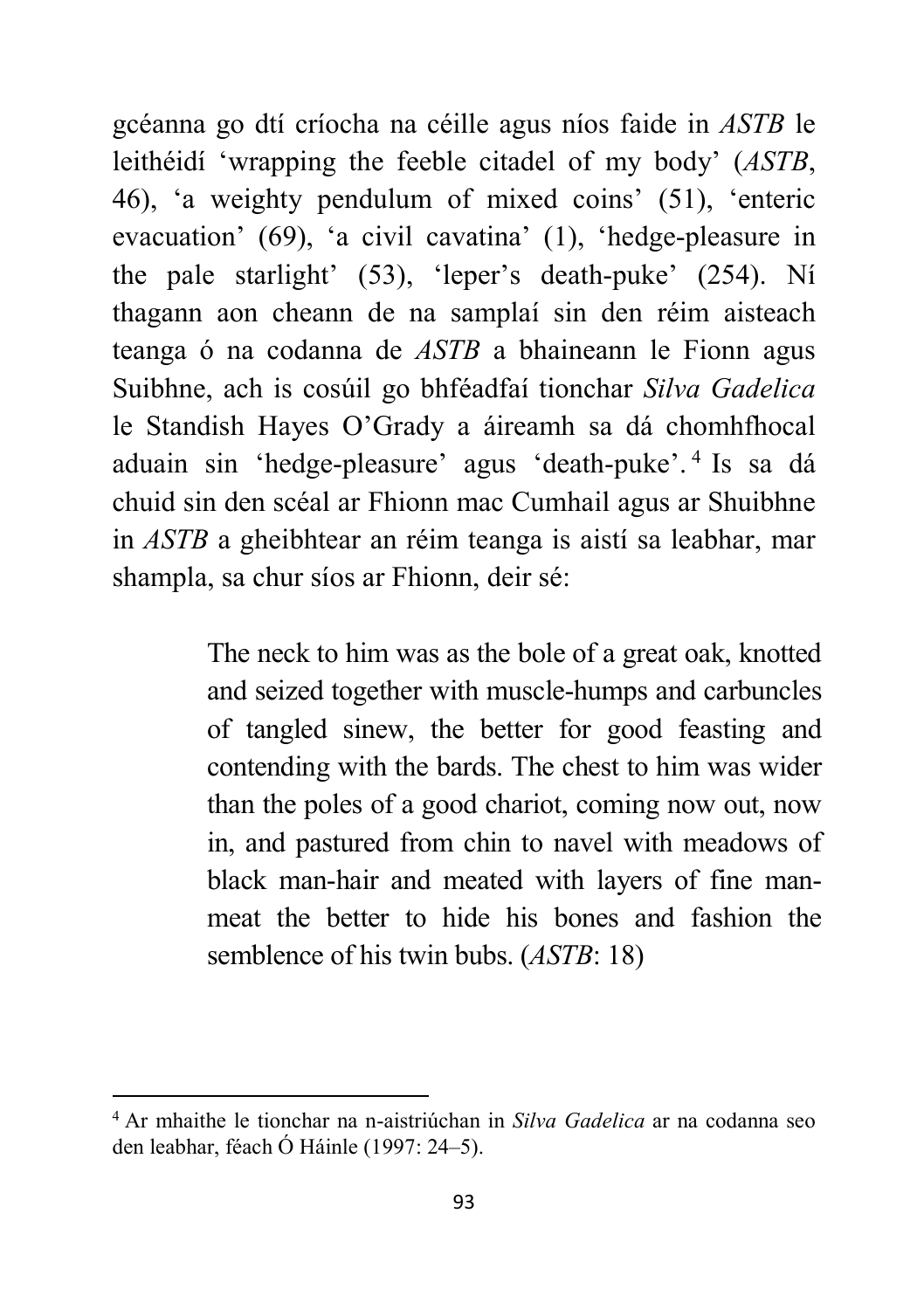Sa chuid sin den scéal ina n-insíonn Fionn leagan de *Buile Shuibhne*, tá an cineál céanna réime ann, mar shampla:

> Linchehaun went seeking him in the glen with shouts and found toe-tracks by the stream-mud where the madman was wont to appease himself by the eating of cresses … Linchehaun hastened to his thornpacked flank with fetters and handcuffs and manacles and locks and black-iron chains and he did not achieve a resting until the lot were about the madman, and through him and above him and over him, roundwise and about. (*ASTB*: 96–98)

Ar leibhéal amháin, tá an greann le fáil anseo i bhféith na háiféise .i. go mbíonn duine daonna cromtha sa láib ag ithe biolair, agus go bhfuil fionnadh Fhinn cosúil le machaire féir. An té a bhfuil cur amach aige ar theanga agus ar litríocht na Gaeilge, áfach, bhéarfadh sé faoi deara gur aistriúcháin iad 'the neck to him' agus 'the chest to him' bunaithe, ar bhealach inteacht, ar úsáid na réamhfhocal sa Ghaeilge agus thuigfeadh sé chomh maith gurbh fhearr a d'fhóirfeadh 'his neck' agus 'his chest' mar aistriúcháin bheachta ar an dá rud sin, agus gurbh fhearr an Béarla é 'he did not rest' ná 'he did not achieve a resting'. Is rud é, áfach, gur bréagaistriúcháin nó, mar a thug Ó Háinle (1997: 25) orthu, 'pseudo-literalisms' na samplaí atá luaite thuas. Tá an cleas céanna, agus an cur chuige meitea-theangeolaíoch céanna le feiceáil in *BB*, nuair a luaitear go bhfuil Micheálangaló 'sa chrúiscín', agus nuair a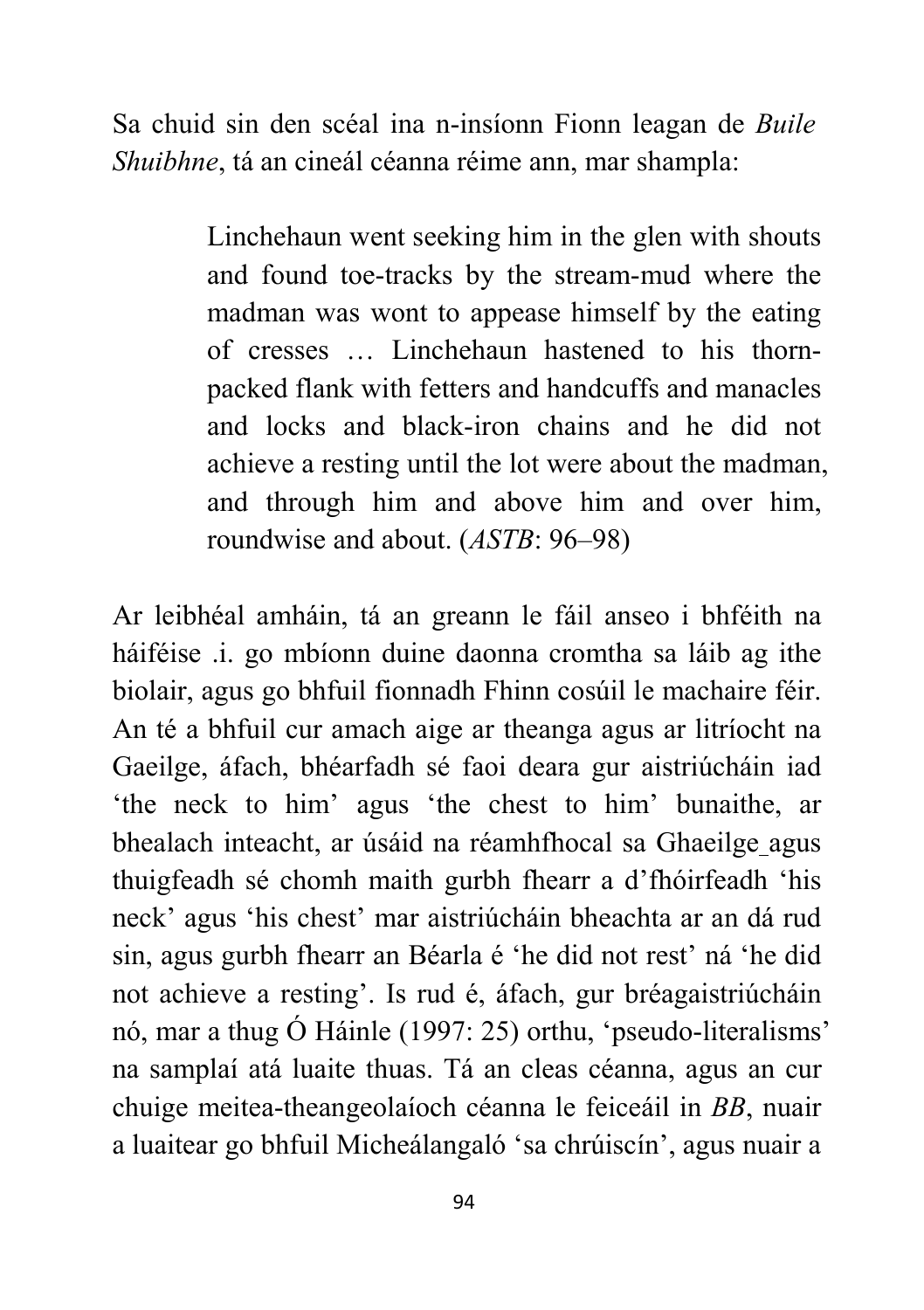dhéanann Ochtar Fear iarracht an cor ochtar a dhamhsa leis féin (*BB* 12; 50-1).

 Tá sé aitheanta ag Ó Háinle go raibh Ó Nualláin ag déanamh magaidh ar an stíl bhladhmannach mhórfhoclach aistriúcháin a chleacht Standish Hayes O'Grady in *Silva Gadelica*. Mar sin, is ag déanamh aoir ar léiriú Uí Ghráda ar na buntéacsanna atá an Nuallánach go príomha in *ASTB,*  seachas ar na buntéacsanna féin i ndáiríre. D'fhéadfaí a áitiú gurbh é an cur chuige céanna a bhí aige in *BB*, sa mhéid nach raibh sé ag déanamh eala mhagaidh de mhuintir na Gaeltachta féin, ach de na daoine a raibh tuiscint shaobhchiallda acu ar an Ghaeltacht. Mar sin, má tá cáineadh ar bith ar Éirinn a linne le sonrú i scríbhneoireacht Uí Nualláin – agus ní bheinn ag glacadh leis go bhfuil– b'fhéidir go bhfuil an cáineadh sin lonnaithe sa dóigh ar chuir sé in éadan an athchruthaithe a bhí á dhéanamh ar thraidisiúin na hÉireann. Cur in éadan na réaduchtachta, cur in éadan an tsimplithe agus cur in éadan na saorgachta agus na stéiréitipiciúlachta a bhí anseo.

 Is cuí, is dóigh liom, an páipéar gairid seo a chríochnú ar an dóigh chéanna ar chríochnaigh *ASTB*, ag caint ar nádúr na fírinne – ach gur nádúr na fírinne mar a thuigtear sin as *ASTB* agus *BB* atá i gceist agam anseo. Dar leis an Nuallánach (*ASTB,* 216), b'uimhir chorr í an fhírinne seachas ré-uimhir – is é sin go bhfuil fírinne (agus daonnacht) sa rud atá neamhchothrom, neamhfhoirfe, neamhghnách seachas sa rud atá simplí, saorga, snasta, rialta. Tógann *BB* ar théama seo na frith-réaduchtachta a tháinig chun cinn in *ASTB*, ag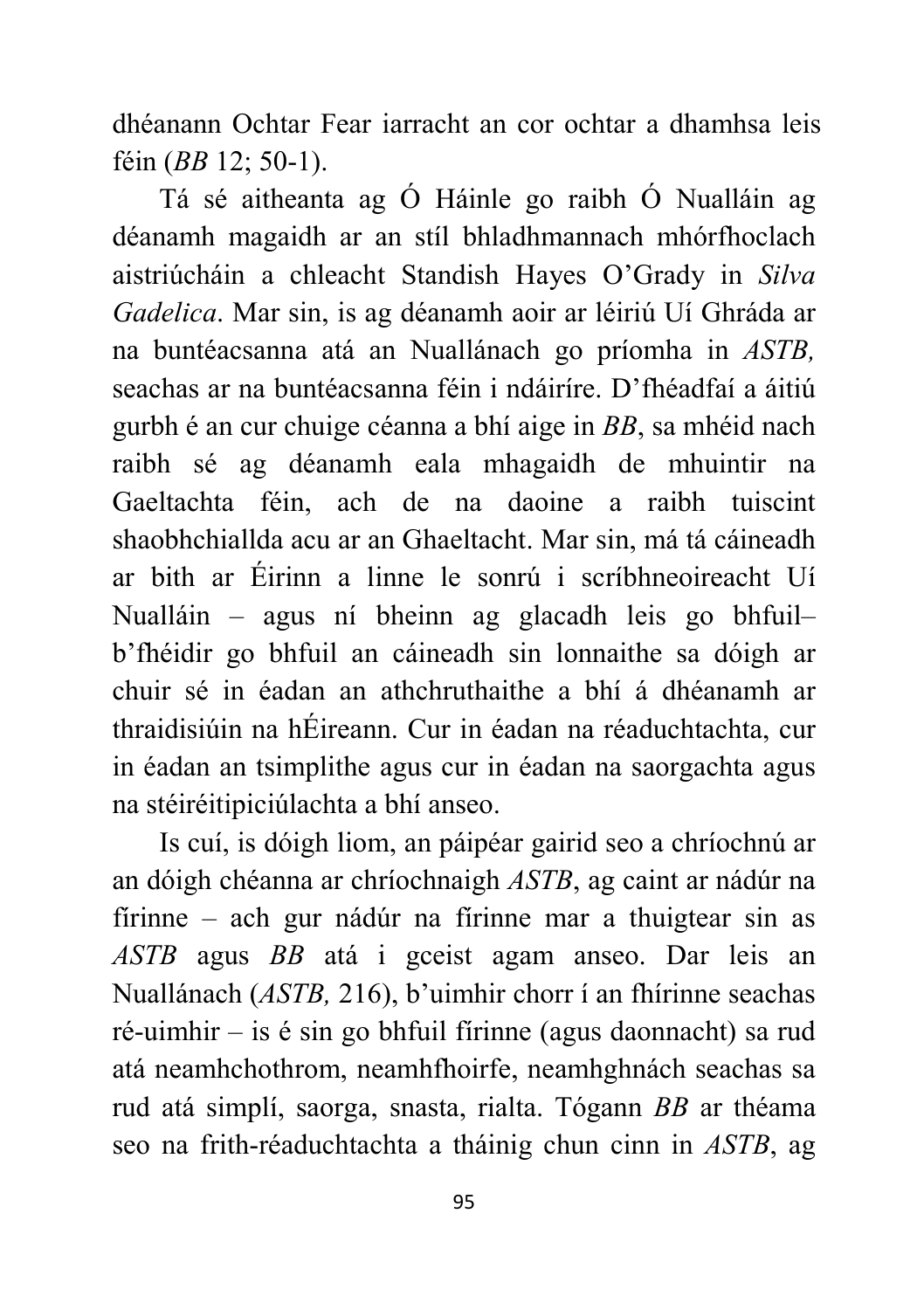forbairt an phlé ar an tsaorgacht agus ar an chruthaitheacht le go mbeadh sé ina ghléas le cáineadh a dhéanamh ar aimride litríocht chomhaimseartha na Gaeilge. Is domhan liteartha neamhbheo atá cruthaithe ag an Nuallánach sa dá shaothar seo– ní ghintear agus ní thuismítear rud ar bith ann, agus níl fíordhuine daonna beo ann. Chuige seo, is féidir linn an nathán sin 'ní bheidh mo leithéid arís ann' a léamh go híorónta, nó fágtar in amhras muid gur mhair a leithéid riamh ann i ndáiríre.

#### **NODA**

*BB*: na Gopaleen, M. (1941 (athchló 1999)) *An Béal Bocht: nó an Milleánach: drochscéal ar an drochshaol*. Corcaigh: Mercier Press.

*ASTB*: O'Brien, F. (1960) *At Swim-Two-Birds*. Londain: MacGibbon & Kee.

*TP*: O'Brien, F. (1967) *The Third Policeman*. Londain: MacGibbon & Kee.

### **LEABHARLIOSTA**

- Brown, T. (2006) *The Cambridge Companion to The Irish Novel.* Cambridge: Cambridge University Press.
- Cronin, A. (1989) *No Laughing Matter: the life and times of Flann O'Brien*. Baile Átha Cliath: New Island.
- de Paor, L. (2004) 'An tSídheoig is an Scian Dochtúra: Flann O'Brien agus Seanlitríocht na Gaeilge' in: Carey, J.,